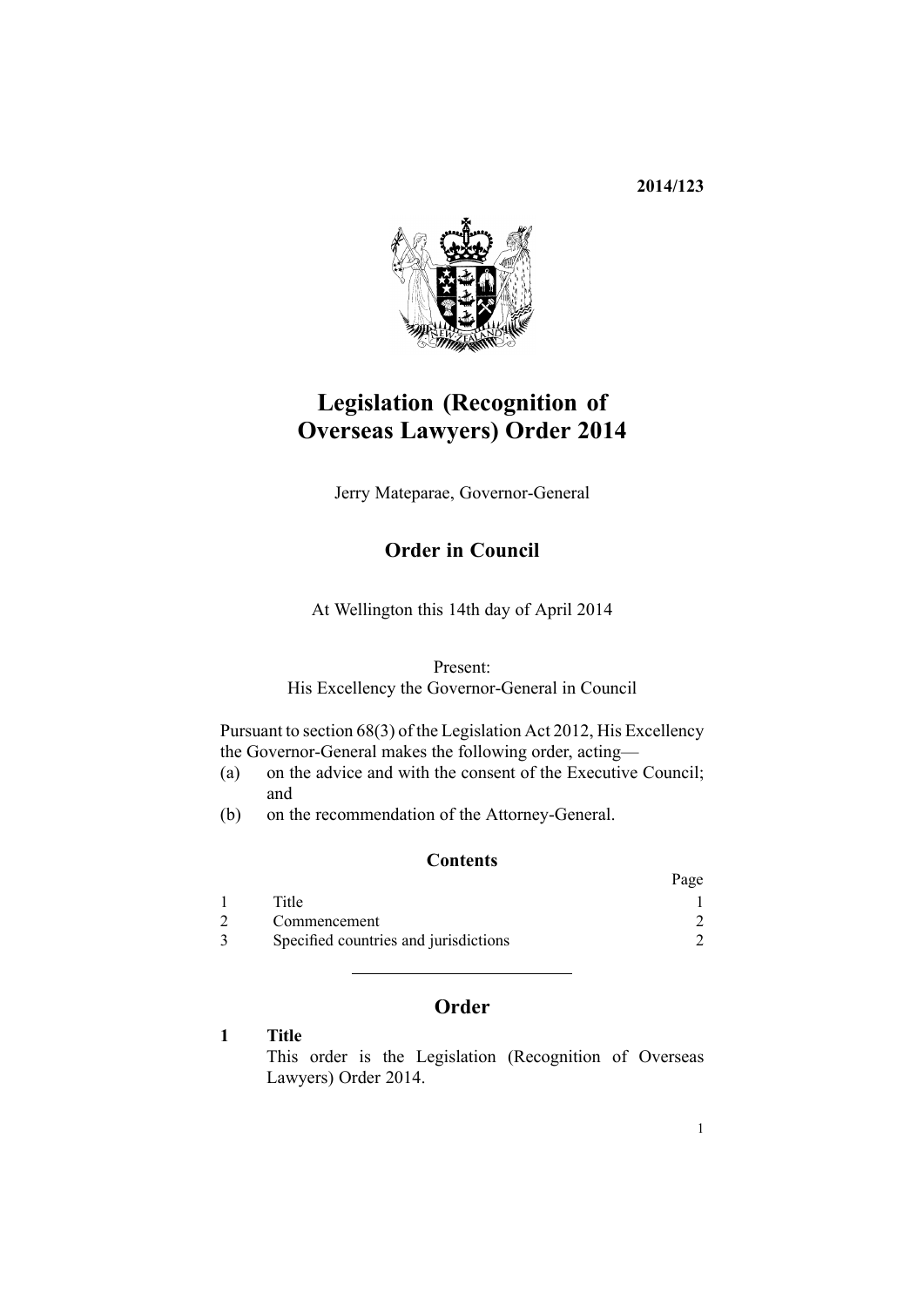| <b>Legislation (Recognition of</b>   |  |
|--------------------------------------|--|
| <b>Overseas Lawyers</b> ) Order 2014 |  |

#### **2 Commencement**

This order comes into force on 19 May 2014.

#### **3 Specified countries and jurisdictions**

This clause specifies for the purposes of section  $68(1)(b)$ and (2)(b) of the Legislation Act 2012 the following countries or jurisdictions:

- (a) Australia (including, without limitation, all or any of the States or Territories of Australia):
- (b) Canada (including, without limitation, all or any of the Provinces or Territories of Canada):

(c) Ireland:

(d) United Kingdom (including, without limitation, all or any of England and Wales, Northern Ireland, and Scotland, but excluding British Overseas Territories).

> Michael Webster, Clerk of the Executive Council.

#### **Explanatory note**

*This note is not par<sup>t</sup> of the order, but isintended to indicate its general effect.*

This order, which comes into force on 19 May 2014, is made under [section](http://prd-lgnz-nlb.prd.pco.net.nz/pdflink.aspx?id=DLM3398206) 68(3) of the Legislation Act 2012 (the **Act**). A person who is eligible to practise law in <sup>a</sup> country or jurisdiction specified by an order under section 68(3) of the Act meets, under section 68(1)(b) and  $(2)(b)$  of the Act, the following requirements:

- •the legal qualification requirement in section  $66(3)(a)$  of the Act for the office of Chief Parliamentary Counsel; and
- • the legal qualification requirement in [section](http://prd-lgnz-nlb.prd.pco.net.nz/pdflink.aspx?id=DLM2998623) 67(2) of the Act for <sup>a</sup> position as <sup>a</sup> parliamentary counsel.

Those requirements can also be met under section  $68(1)(a)$  or  $(2)(a)$ (by being <sup>a</sup> lawyer as defined in [section](http://prd-lgnz-nlb.prd.pco.net.nz/pdflink.aspx?id=DLM364948) 6 of the Lawyers and Conveyancers Act 2006) or section  $68(1)(c)$  or  $(2)(c)$  (by holding a quali-

<span id="page-1-0"></span>cl 2